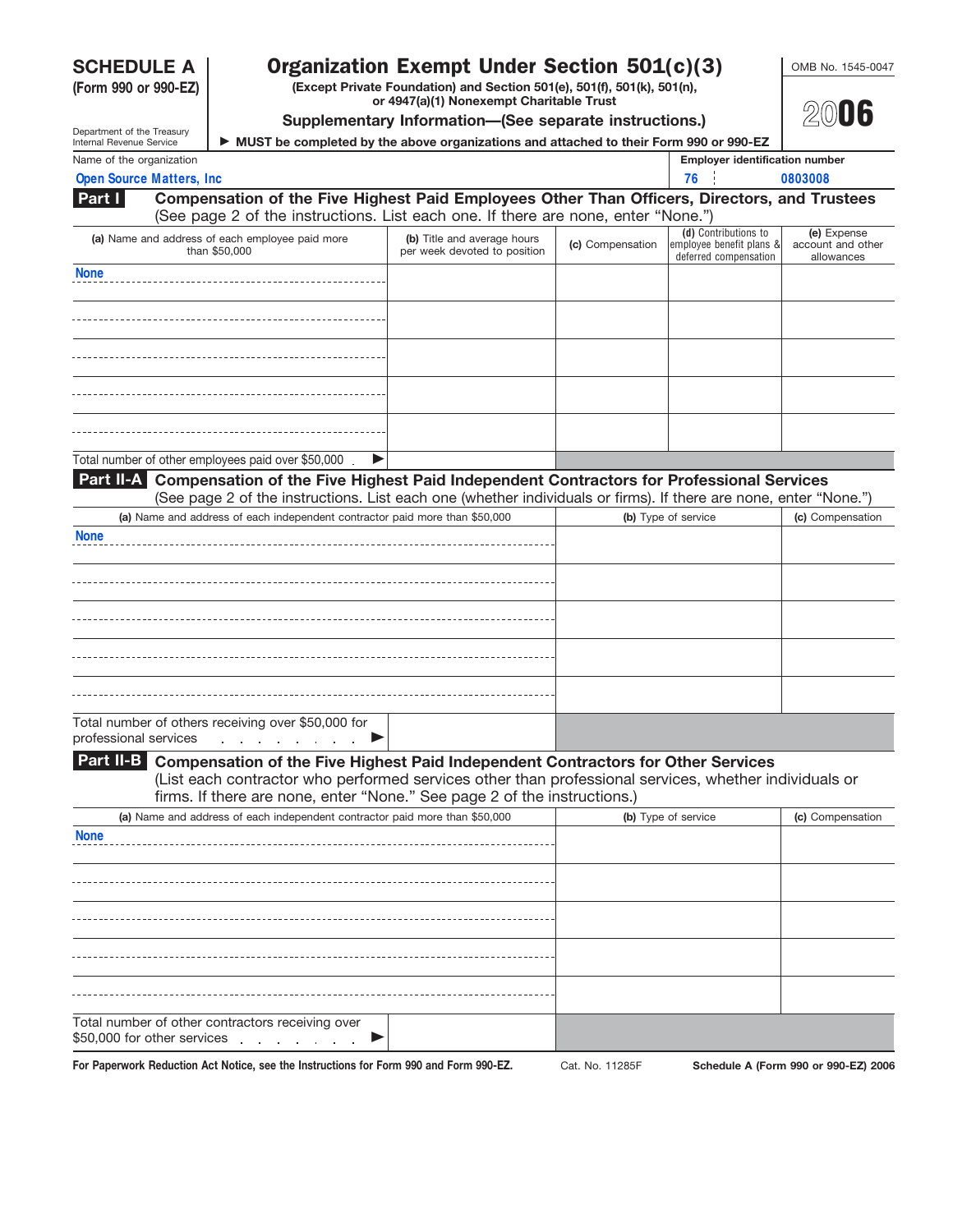|    | Schedule A (Form 990 or 990-EZ) 2006                                                                                                                                                                                                                                                                                                                                                                                                                                                                     |    |     | Page 2                  |
|----|----------------------------------------------------------------------------------------------------------------------------------------------------------------------------------------------------------------------------------------------------------------------------------------------------------------------------------------------------------------------------------------------------------------------------------------------------------------------------------------------------------|----|-----|-------------------------|
|    | Part III<br><b>Statements About Activities (See page 2 of the instructions.)</b>                                                                                                                                                                                                                                                                                                                                                                                                                         |    | Yes | No                      |
| 1. | During the year, has the organization attempted to influence national, state, or local legislation, including any<br>attempt to influence public opinion on a legislative matter or referendum? If "Yes," enter the total expenses paid<br>or incurred in connection with the lobbying activities $\triangleright$ \$ _____________________(Must equal amounts on line 38,                                                                                                                               | 1. |     | $\checkmark$            |
|    | Organizations that made an election under section 501(h) by filing Form 5768 must complete Part VI-A. Other<br>organizations checking "Yes" must complete Part VI-B AND attach a statement giving a detailed description of<br>the lobbying activities.                                                                                                                                                                                                                                                  |    |     |                         |
| 2  | During the year, has the organization, either directly or indirectly, engaged in any of the following acts with any<br>substantial contributors, trustees, directors, officers, creators, key employees, or members of their families, or<br>with any taxable organization with which any such person is affiliated as an officer, director, trustee, majority<br>owner, or principal beneficiary? (If the answer to any question is "Yes," attach a detailed statement explaining the<br>transactions.) |    |     |                         |
| а  |                                                                                                                                                                                                                                                                                                                                                                                                                                                                                                          | 2a |     | $\sqrt{2}$              |
| b  |                                                                                                                                                                                                                                                                                                                                                                                                                                                                                                          | 2b |     | $\checkmark$            |
| С  |                                                                                                                                                                                                                                                                                                                                                                                                                                                                                                          | 2c |     | $\checkmark$            |
|    | d Payment of compensation (or payment or reimbursement of expenses if more than \$1,000)?                                                                                                                                                                                                                                                                                                                                                                                                                | 2d |     | $\checkmark$            |
| е  | Transfer of any part of its income or assets?<br>Transfer of any part of its income or assets?                                                                                                                                                                                                                                                                                                                                                                                                           | 2e |     | $\checkmark$            |
|    | 3a Did the organization make grants for scholarships, fellowships, student loans, etc.? (If "Yes," attach an explanation<br>of how the organization determines that recipients qualify to receive payments.) exclude the contract of how the organization determines that recipients qualify to receive payments.)                                                                                                                                                                                       | За |     | $\checkmark$            |
| b  | Did the organization have a section 403(b) annuity plan for its employees?                                                                                                                                                                                                                                                                                                                                                                                                                               | 3b |     | $\checkmark$            |
| c  | Did the organization receive or hold an easement for conservation purposes, including easements to preserve open<br>space, the environment, historic land areas or historic structures? If "Yes," attach a detailed statement                                                                                                                                                                                                                                                                            | Зс |     | $\checkmark$            |
|    | d Did the organization provide credit counseling, debt management, credit repair, or debt negotiation services?                                                                                                                                                                                                                                                                                                                                                                                          | 3d |     |                         |
|    | 4a Did the organization maintain any donor advised funds? If "Yes," complete lines 4b through 4g. If "No," complete<br>lines 4f and 4g<br>and the contract of the contract of the contract of the contract of the contract of the contract of                                                                                                                                                                                                                                                            | 4a |     | $\overline{\checkmark}$ |
|    | <b>b</b> Did the organization make any taxable distributions under section 4966?                                                                                                                                                                                                                                                                                                                                                                                                                         | 4b |     |                         |
| c  | Did the organization make a distribution to a donor, donor advisor, or related person?                                                                                                                                                                                                                                                                                                                                                                                                                   | 4c |     |                         |
| d  | Enter the total number of donor advised funds owned at the end of the tax year enter-                                                                                                                                                                                                                                                                                                                                                                                                                    |    |     | $\mathbf{0}$            |
| е  | Enter the aggregate value of assets held in all donor advised funds owned at the end of the tax year →                                                                                                                                                                                                                                                                                                                                                                                                   |    |     |                         |
| f. | Enter the total number of separate funds or accounts owned at the end of the tax year (excluding donor advised<br>funds included on line 4d) where donors have the right to provide advice on the distribution or investment of<br>amounts in such funds or accounts entering to the contract of the contract of the contract of the contract of the contract of the contract of the contract of the contract of the contract of the contract of the contract of                                         |    |     | $\bf{0}$                |
|    | Enter the aggregate value of assets held in all funds or accounts included on line 4f at the end of the tax year ▶                                                                                                                                                                                                                                                                                                                                                                                       |    |     |                         |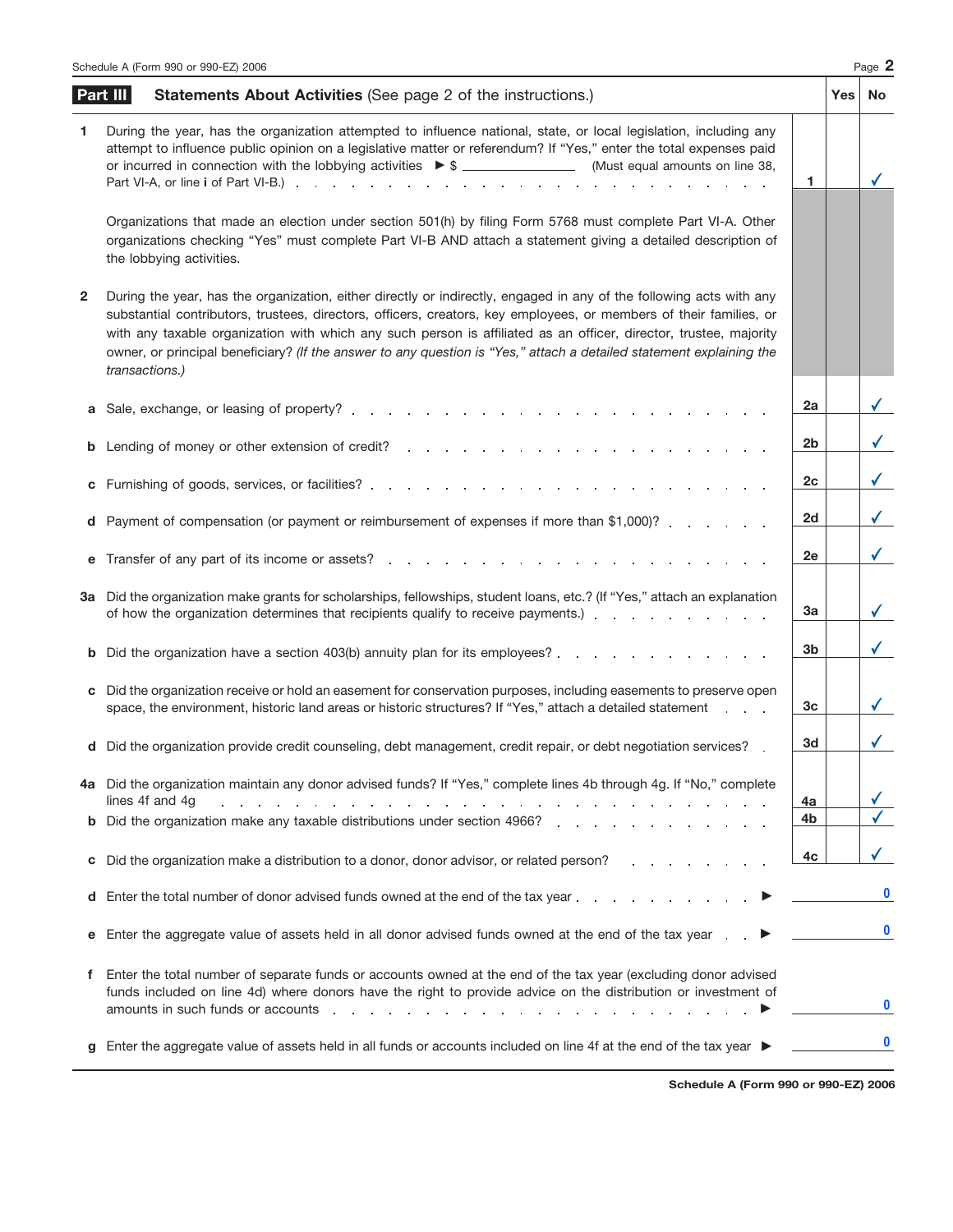Schedule A (Form 990 or 990-EZ) 2006 **Page 3 Reason for Non-Private Foundation Status** (See pages 4 through 7 of the instructions.) I certify that the organization is not a private foundation because it is: (Please check only **ONE** applicable box.) **5** A church, convention of churches, or association of churches. Section 170(b)(1)(A)(i). **6** A school. Section 170(b)(1)(A)(ii). (Also complete Part V.) **7** A hospital or a cooperative hospital service organization. Section 170(b)(1)(A)(iii). **8**  $\Box$  A federal, state, or local government or governmental unit. Section 170(b)(1)(A)(v).  $\Box$  A medical research organization operated in conjunction with a hospital. Section 170(b)(1)(A)(iii). **Enter the hospital's name, city,** and state  $\blacktriangleright$ **9** An organization operated for the benefit of a college or university owned or operated by a governmental unit. Section 170(b)(1)(A)(iv). (Also complete the **Support Schedule** in Part IV-A.) **10** An organization that normally receives a substantial part of its support from a governmental unit or from the general public. Section **11a** ✔170(b)(1)(A)(vi). (Also complete the **Support Schedule** in Part IV-A.) **11b**  $□$  A community trust. Section 170(b)(1)(A)(vi). (Also complete the **Support Schedule** in Part Ⅳ-A.) **Part IV**

**12** ■ An organization that normally receives: (1) more than 33<sup>*l*</sup> § 6 its support from contributions, membership fees, and gross receipts from activities related to its charitable, etc., functions—subject to certain exceptions, and **(2) no more than 33<sup>1</sup> ⁄3%** of its support from gross investment income and unrelated business taxable income (less section 511 tax) from businesses acquired by the organization after June 30, 1975. See section 509(a)(2). (Also complete the **Support Schedule** in Part IV-A.)

 $\Box$  An organization that is not controlled by any disqualified persons (other than foundation managers) and otherwise meets the requirements of section 509(a)(3). Check the box that describes the type of supporting organization: **13**

 $\Box$  Type II  $\Box$  Type III  $\Box$  Type III-Functionally Integrated  $\Box$  Type III-Other

| Provide the following information about the supported organizations. (See page 7 of the instructions.) |                                                                 |                                                                                                          |                                          |                                                                                                               |                             |
|--------------------------------------------------------------------------------------------------------|-----------------------------------------------------------------|----------------------------------------------------------------------------------------------------------|------------------------------------------|---------------------------------------------------------------------------------------------------------------|-----------------------------|
| (a)<br>Name(s) of supported organization(s)                                                            | (b)<br><b>Employer</b><br><i>identification</i><br>number (EIN) | (c)<br>Type of<br>organization<br>(described in lines<br>5 through 12<br>above or <b>IRC</b><br>section) |                                          | (d)<br>Is the supported<br>organization listed in<br>the supporting<br>organization's<br>governing documents? | (e)<br>Amount of<br>support |
|                                                                                                        |                                                                 |                                                                                                          | <b>Yes</b>                               | <b>No</b>                                                                                                     |                             |
|                                                                                                        |                                                                 |                                                                                                          |                                          |                                                                                                               |                             |
|                                                                                                        |                                                                 |                                                                                                          |                                          |                                                                                                               |                             |
|                                                                                                        |                                                                 |                                                                                                          |                                          |                                                                                                               |                             |
|                                                                                                        |                                                                 |                                                                                                          |                                          |                                                                                                               |                             |
|                                                                                                        |                                                                 |                                                                                                          |                                          |                                                                                                               |                             |
| Total.<br>and a strategic and a strategic and                                                          | the contract of the con-                                        |                                                                                                          | the contract of the contract of the con- | ▶<br><b>Service Control</b>                                                                                   |                             |

**14**  $\Box$  An organization organized and operated to test for public safety. Section 509(a)(4). (See page 7 of the instructions.)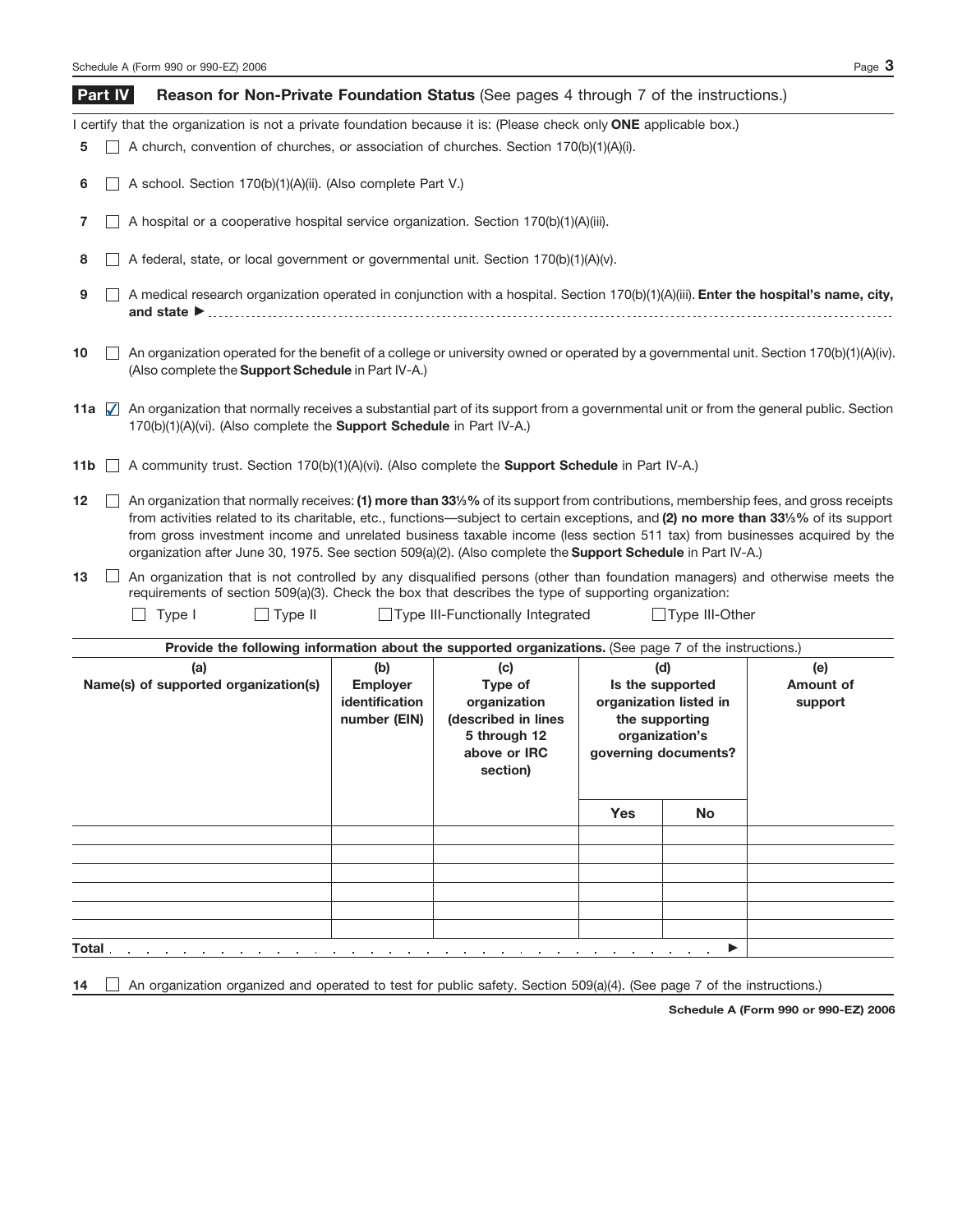## Schedule A (Form 990 or 990-EZ) 2006 Page **4** Note: Initial filing - no historical data to submit

**Support Schedule** (Complete only if you checked a box on line 10, 11, or 12.) *Use cash method of accounting.* **Part IV-A Note:** *You may use the worksheet in the instructions for converting from the accrual to the cash method of accounting.*

|         | <b>NOLE.</b> Tod may use the worksheet in the instructions for convening nonrare accrual to the cash method or accounting.                                                                                                                                                                                                                                                                                                                                                                                                                                                                                                                                                                                                                                                                                                                                                                                                                                                                      |                          |                          |                      |            |                   |                      |
|---------|-------------------------------------------------------------------------------------------------------------------------------------------------------------------------------------------------------------------------------------------------------------------------------------------------------------------------------------------------------------------------------------------------------------------------------------------------------------------------------------------------------------------------------------------------------------------------------------------------------------------------------------------------------------------------------------------------------------------------------------------------------------------------------------------------------------------------------------------------------------------------------------------------------------------------------------------------------------------------------------------------|--------------------------|--------------------------|----------------------|------------|-------------------|----------------------|
|         | Calendar year (or fiscal year beginning in)<br>▶                                                                                                                                                                                                                                                                                                                                                                                                                                                                                                                                                                                                                                                                                                                                                                                                                                                                                                                                                | (a) 2005                 | (b) 2004                 | (c) 2003             | $(d)$ 2002 |                   | (e) Total            |
| 15      | Gifts, grants, and contributions received. (Do                                                                                                                                                                                                                                                                                                                                                                                                                                                                                                                                                                                                                                                                                                                                                                                                                                                                                                                                                  |                          |                          |                      |            |                   |                      |
|         | not include unusual grants. See line 28.).                                                                                                                                                                                                                                                                                                                                                                                                                                                                                                                                                                                                                                                                                                                                                                                                                                                                                                                                                      | <b>N/A</b>               | <b>N/A</b>               | N/A                  |            | <b>N/A</b>        | $\bf{0}$             |
| 16      |                                                                                                                                                                                                                                                                                                                                                                                                                                                                                                                                                                                                                                                                                                                                                                                                                                                                                                                                                                                                 | N/A                      | <b>N/A</b>               | N/A                  |            | N/A               | $\mathbf{0}$         |
| 17      | Gross receipts from admissions, merchandise<br>sold or services performed, or furnishing of<br>facilities in any activity that is related to the<br>organization's charitable, etc., purpose                                                                                                                                                                                                                                                                                                                                                                                                                                                                                                                                                                                                                                                                                                                                                                                                    | <b>N/A</b>               | <b>N/A</b>               | N/A                  |            | N/A               | $\bf{0}$             |
| 18      | Gross income from interest, dividends,<br>amounts received from payments on securities<br>loans (section 512(a)(5)), rents, royalties, and<br>unrelated business taxable income (less<br>section 511 taxes) from businesses acquired<br>by the organization after June 30, 1975                                                                                                                                                                                                                                                                                                                                                                                                                                                                                                                                                                                                                                                                                                                 | <b>N/A</b>               | <b>N/A</b>               | N/A                  |            | <b>N/A</b>        | $\bf{0}$             |
| 19      | Net income from unrelated business<br>activities not included in line 18.                                                                                                                                                                                                                                                                                                                                                                                                                                                                                                                                                                                                                                                                                                                                                                                                                                                                                                                       | <b>N/A</b>               | <b>N/A</b>               | N/A                  |            | <b>N/A</b>        | $\bf{0}$             |
| 20      | Tax revenues levied for the organization's<br>benefit and either paid to it or expended on<br>its behalf                                                                                                                                                                                                                                                                                                                                                                                                                                                                                                                                                                                                                                                                                                                                                                                                                                                                                        |                          |                          |                      |            |                   |                      |
| 21      | The value of services or facilities furnished to<br>the organization by a governmental unit<br>without charge. Do not include the value of<br>services or facilities generally furnished to the<br>public without charge                                                                                                                                                                                                                                                                                                                                                                                                                                                                                                                                                                                                                                                                                                                                                                        | <b>N/A</b><br><b>N/A</b> | <b>N/A</b><br><b>N/A</b> | <b>N/A</b><br>N/A    |            | <b>N/A</b><br>N/A | $\bf{0}$<br>$\bf{0}$ |
| 22      | Other income. Attach a schedule. Do not                                                                                                                                                                                                                                                                                                                                                                                                                                                                                                                                                                                                                                                                                                                                                                                                                                                                                                                                                         |                          |                          |                      |            |                   |                      |
|         | include gain or (loss) from sale of capital assets                                                                                                                                                                                                                                                                                                                                                                                                                                                                                                                                                                                                                                                                                                                                                                                                                                                                                                                                              | <b>N/A</b>               | <b>N/A</b>               | N/A                  |            | N/A               | $\bf{0}$             |
| 23      | Total of lines 15 through 22                                                                                                                                                                                                                                                                                                                                                                                                                                                                                                                                                                                                                                                                                                                                                                                                                                                                                                                                                                    | <b>N/A</b>               | <b>N/A</b>               | N/A                  |            | N/A               | $\pmb{0}$            |
| 24      | Line 23 minus line $17 \cdot \cdot \cdot \cdot \cdot \cdot$                                                                                                                                                                                                                                                                                                                                                                                                                                                                                                                                                                                                                                                                                                                                                                                                                                                                                                                                     | <b>N/A</b>               | <b>N/A</b>               | N/A                  |            | N/A               | $\mathbf{0}$         |
| 25      | Enter 1% of line 23<br>and a state of the state of the                                                                                                                                                                                                                                                                                                                                                                                                                                                                                                                                                                                                                                                                                                                                                                                                                                                                                                                                          | <b>N/A</b>               | <b>N/A</b>               | N/A                  |            | N/A               |                      |
|         |                                                                                                                                                                                                                                                                                                                                                                                                                                                                                                                                                                                                                                                                                                                                                                                                                                                                                                                                                                                                 |                          |                          |                      |            |                   |                      |
|         |                                                                                                                                                                                                                                                                                                                                                                                                                                                                                                                                                                                                                                                                                                                                                                                                                                                                                                                                                                                                 |                          |                          |                      |            | 26a               | $\bf{0}$             |
| b       | <b>Organizations described on lines 10 or 11:</b> a Enter 2% of amount in column (e), line 24.<br>Prepare a list for your records to show the name of and amount contributed by each person (other than a<br>governmental unit or publicly supported organization) whose total gifts for 2002 through 2005 exceeded the                                                                                                                                                                                                                                                                                                                                                                                                                                                                                                                                                                                                                                                                         |                          |                          |                      |            |                   |                      |
| 26      | amount shown in line 26a. Do not file this list with your return. Enter the total of all these excess amounts                                                                                                                                                                                                                                                                                                                                                                                                                                                                                                                                                                                                                                                                                                                                                                                                                                                                                   |                          |                          |                      |            | 26b               | $\bf{0}$             |
| с<br>d  | Add: Amounts from column (e) for lines: 18 ______________ 19 _____________                                                                                                                                                                                                                                                                                                                                                                                                                                                                                                                                                                                                                                                                                                                                                                                                                                                                                                                      |                          |                          |                      |            | 26c               | $\bf{0}$             |
|         |                                                                                                                                                                                                                                                                                                                                                                                                                                                                                                                                                                                                                                                                                                                                                                                                                                                                                                                                                                                                 |                          |                          |                      |            | <b>26d</b>        | $\bf{0}$             |
| е       |                                                                                                                                                                                                                                                                                                                                                                                                                                                                                                                                                                                                                                                                                                                                                                                                                                                                                                                                                                                                 |                          |                          |                      |            | <b>26e</b>        | $\mathbf 0$          |
| f       | Public support percentage (line 26e (numerator) divided by line 26c (denominator))                                                                                                                                                                                                                                                                                                                                                                                                                                                                                                                                                                                                                                                                                                                                                                                                                                                                                                              |                          |                          | state and a state of |            | <b>26f</b>        | $0\%$                |
| 27<br>b | Organizations described on line 12: a For amounts included in lines 15, 16, and 17 that were received from a "disqualified"<br>person," prepare a list for your records to show the name of, and total amounts received in each year from, each "disqualified person."<br>Do not file this list with your return. Enter the sum of such amounts for each year:<br>For any amount included in line 17 that was received from each person (other than "disqualified persons"), prepare a list for your records to<br>show the name of, and amount received for each year, that was more than the larger of (1) the amount on line 25 for the year or (2) \$5,000.<br>(Include in the list organizations described in lines 5 through 11b, as well as individuals.) Do not file this list with your return. After computing<br>the difference between the amount received and the larger amount described in (1) or (2), enter the sum of these differences (the excess<br>amounts) for each year: |                          |                          |                      |            |                   |                      |
| С       |                                                                                                                                                                                                                                                                                                                                                                                                                                                                                                                                                                                                                                                                                                                                                                                                                                                                                                                                                                                                 |                          |                          |                      |            |                   |                      |
|         |                                                                                                                                                                                                                                                                                                                                                                                                                                                                                                                                                                                                                                                                                                                                                                                                                                                                                                                                                                                                 |                          |                          |                      |            | 27c               |                      |
| d       | Add: Line 27a total                                                                                                                                                                                                                                                                                                                                                                                                                                                                                                                                                                                                                                                                                                                                                                                                                                                                                                                                                                             |                          |                          |                      |            | 27d               |                      |
| е       |                                                                                                                                                                                                                                                                                                                                                                                                                                                                                                                                                                                                                                                                                                                                                                                                                                                                                                                                                                                                 |                          |                          |                      |            | 27e               |                      |
| f       | Total support for section 509(a)(2) test: Enter amount from line 23, column (e) $\blacktriangleright$   27f                                                                                                                                                                                                                                                                                                                                                                                                                                                                                                                                                                                                                                                                                                                                                                                                                                                                                     |                          |                          |                      |            |                   |                      |
| g       | Public support percentage (line 27e (numerator) divided by line 27f (denominator))                                                                                                                                                                                                                                                                                                                                                                                                                                                                                                                                                                                                                                                                                                                                                                                                                                                                                                              |                          |                          |                      |            | 27g               | %                    |
|         | h Investment income percentage (line 18, column (e) (numerator) divided by line 27f (denominator)). ▶                                                                                                                                                                                                                                                                                                                                                                                                                                                                                                                                                                                                                                                                                                                                                                                                                                                                                           |                          |                          |                      |            | 27h               | $\%$                 |

**28 Unusual Grants:** For an organization described in line 10, 11, or 12 that received any unusual grants during 2002 through 2005, prepare a list for your records to show, for each year, the name of the contributor, the date and amount of the grant, and a brief description of the nature of the grant. **Do not file this list with your return.** Do not include these grants in line 15.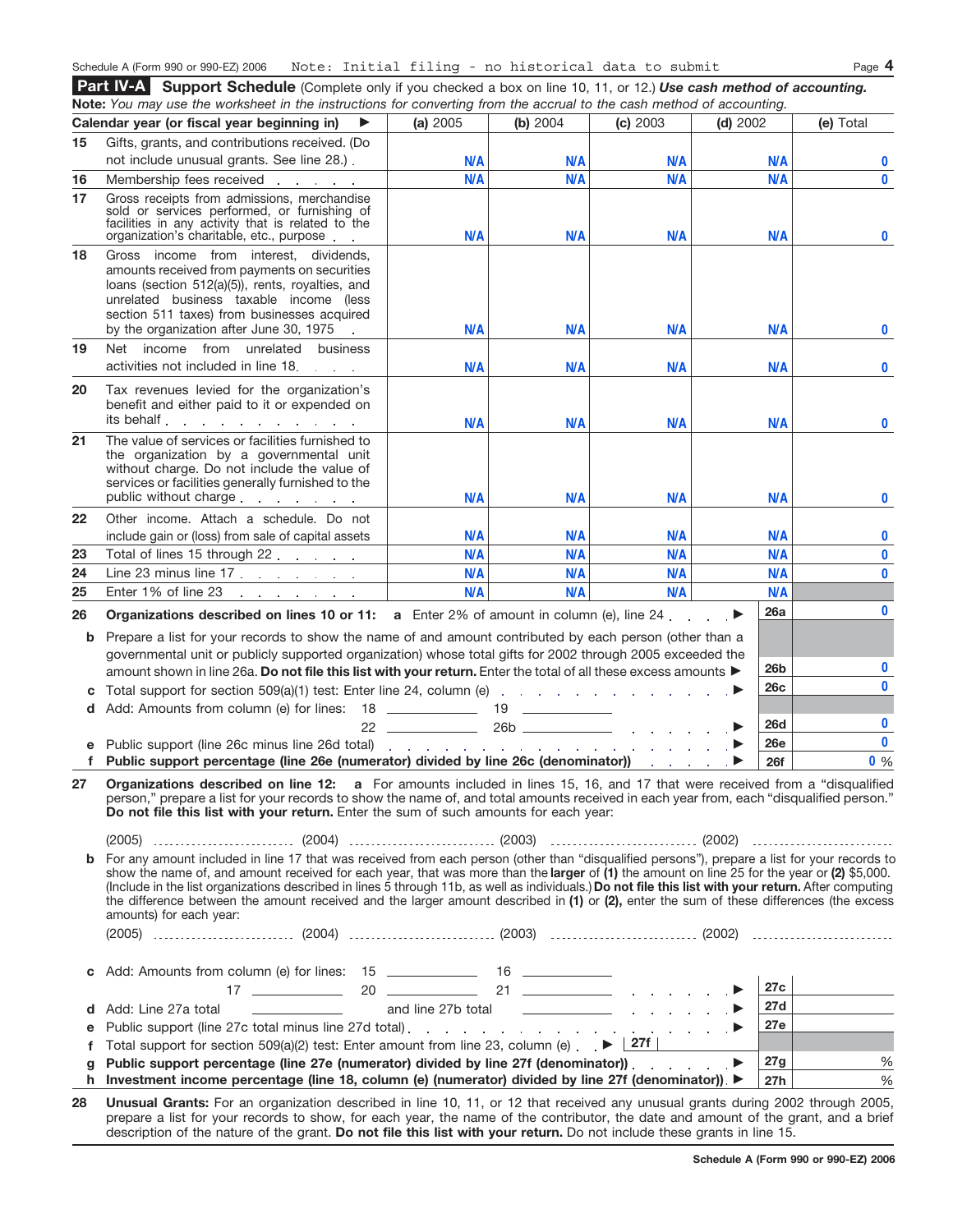|              | Schedule A (Form 990 or 990-EZ) 2006                                                                                                                                                                                                                                                                                                                                                                                                      |                        |            | Page $5$  |
|--------------|-------------------------------------------------------------------------------------------------------------------------------------------------------------------------------------------------------------------------------------------------------------------------------------------------------------------------------------------------------------------------------------------------------------------------------------------|------------------------|------------|-----------|
|              | Part V<br>Private School Questionnaire (See page 9 of the instructions.)<br>(To be completed ONLY by schools that checked the box on line 6 in Part IV)                                                                                                                                                                                                                                                                                   |                        |            |           |
| 29           | Does the organization have a racially nondiscriminatory policy toward students by statement in its charter, bylaws,<br>other governing instrument, or in a resolution of its governing body?<br>and the company of the company of the company                                                                                                                                                                                             | 29                     | <b>Yes</b> | <b>No</b> |
| 30           | Does the organization include a statement of its racially nondiscriminatory policy toward students in all its<br>brochures, catalogues, and other written communications with the public dealing with student admissions,<br>programs, and scholarships?<br>the contract of the contract of the contract of the contract of the contract of the contract of                                                                               | 30                     |            |           |
| 31           | Has the organization publicized its racially nondiscriminatory policy through newspaper or broadcast media during<br>the period of solicitation for students, or during the registration period if it has no solicitation program, in a way<br>that makes the policy known to all parts of the general community it serves?<br>If "Yes," please describe; if "No," please explain. (If you need more space, attach a separate statement.) | 31                     |            |           |
| 32<br>a<br>b | Does the organization maintain the following:<br>Records indicating the racial composition of the student body, faculty, and administrative staff?<br>Records documenting that scholarships and other financial assistance are awarded on a racially nondiscriminatory<br>basis?<br>the contract of the contract of the contract of the contract of                                                                                       | 32a<br>32 <sub>b</sub> |            |           |
| С<br>d       | Copies of all catalogues, brochures, announcements, and other written communications to the public dealing<br>Copies of all material used by the organization or on its behalf to solicit contributions?                                                                                                                                                                                                                                  | 32 <sub>c</sub><br>32d |            |           |
| 33           | If you answered "No" to any of the above, please explain. (If you need more space, attach a separate statement.)<br>Does the organization discriminate by race in any way with respect to:                                                                                                                                                                                                                                                |                        |            |           |
| a            |                                                                                                                                                                                                                                                                                                                                                                                                                                           | 33а                    |            |           |
| b            |                                                                                                                                                                                                                                                                                                                                                                                                                                           | 33 <sub>b</sub>        |            |           |
| С            |                                                                                                                                                                                                                                                                                                                                                                                                                                           | 33c                    |            |           |
|              | d Scholarships or other financial assistance?                                                                                                                                                                                                                                                                                                                                                                                             | <b>33d</b>             |            |           |
| е            | <b>Educational policies?</b>                                                                                                                                                                                                                                                                                                                                                                                                              | 33e                    |            |           |
| f            | Use of facilities?                                                                                                                                                                                                                                                                                                                                                                                                                        | 33f                    |            |           |
| g            | Athletic programs?                                                                                                                                                                                                                                                                                                                                                                                                                        | 33 <sub>g</sub>        |            |           |
| h.           | Other extracurricular activities?                                                                                                                                                                                                                                                                                                                                                                                                         | 33h                    |            |           |
|              | If you answered "Yes" to any of the above, please explain. (If you need more space, attach a separate statement.)                                                                                                                                                                                                                                                                                                                         |                        |            |           |
| 34a          | Does the organization receive any financial aid or assistance from a governmental agency?                                                                                                                                                                                                                                                                                                                                                 | 34a                    |            |           |
| b            | Has the organization's right to such aid ever been revoked or suspended?<br>If you answered "Yes" to either 34a or b, please explain using an attached statement.                                                                                                                                                                                                                                                                         | 34b                    |            |           |
| 35           | Does the organization certify that it has complied with the applicable requirements of sections 4.01 through 4.05<br>of Rev. Proc. 75-50, 1975-2 C.B. 587, covering racial nondiscrimination? If "No," attach an explanation                                                                                                                                                                                                              | 35                     |            |           |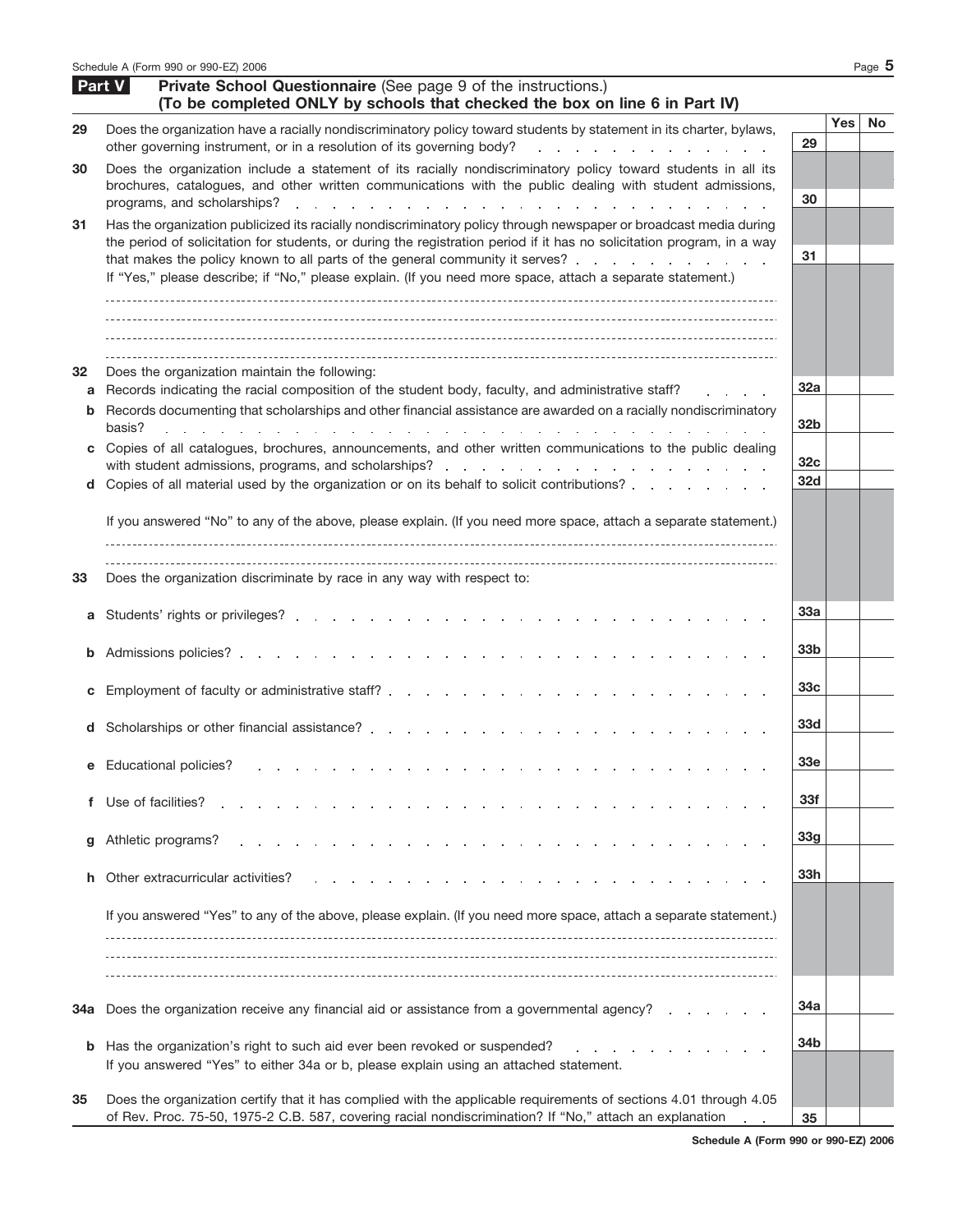**d** Mailings to members, legislators, or the public **e** Publications, or published or broadcast statements **f** Grants to other organizations for lobbying purposes

**i**

**g** Direct contact with legislators, their staffs, government officials, or a legislative body **h** Rallies, demonstrations, seminars, conventions, speeches, lectures, or any other means

If "Yes" to any of the above, also attach a statement giving a detailed description of the lobbying activities.

 $\ddot{\phantom{a}}$  $\mathcal{L}$ 

L.  $\mathbf{r}$ L.

Total lobbying expenditures (Add lines **c** through **h.**)

**Lobbying Expenditures by Electing Public Charities** (See page 10 of the instructions.) (To be completed **ONLY** by an eligible organization that filed Form 5768) **Part VI-A**

|    | Check $\triangleright$ a $\blacksquare$ if the organization belongs to an affiliated group. Check $\triangleright$ b $\blacksquare$ |    | if you checked "a" and "limited control" provisions apply. |                                                             |
|----|-------------------------------------------------------------------------------------------------------------------------------------|----|------------------------------------------------------------|-------------------------------------------------------------|
|    | <b>Limits on Lobbying Expenditures</b><br>(The term "expenditures" means amounts paid or incurred.)                                 |    | (a)<br>Affiliated group<br>totals                          | (b)<br>To be completed<br>for all electing<br>organizations |
| 36 | Total lobbying expenditures to influence public opinion (grassroots lobbying)                                                       | 36 |                                                            |                                                             |
| 37 | Total lobbying expenditures to influence a legislative body (direct lobbying).                                                      | 37 |                                                            |                                                             |
| 38 | Total lobbying expenditures (add lines 36 and 37) [Costal Countries Countries Countries Countries Countries Co                      | 38 |                                                            |                                                             |
| 39 |                                                                                                                                     | 39 |                                                            |                                                             |
| 40 |                                                                                                                                     | 40 |                                                            |                                                             |
| 41 | Lobbying nontaxable amount. Enter the amount from the following table—                                                              |    |                                                            |                                                             |
|    | If the amount on line 40 is—<br>The lobbying nontaxable amount is-                                                                  |    |                                                            |                                                             |
|    | Not over \$500,000 20% of the amount on line 40                                                                                     |    |                                                            |                                                             |
|    | Over \$500,000 but not over \$1,000,000 . \$100,000 plus 15% of the excess over \$500,000                                           |    |                                                            |                                                             |
|    | Over \$1,000,000 but not over \$1,500,000 . \$175,000 plus 10% of the excess over \$1,000,000                                       | 41 |                                                            |                                                             |
|    | Over \$1,500,000 but not over \$17,000,000 . \$225,000 plus 5% of the excess over \$1,500,000                                       |    |                                                            |                                                             |
|    |                                                                                                                                     |    |                                                            |                                                             |
| 42 | Grassroots nontaxable amount (enter 25% of line 41).                                                                                | 42 |                                                            |                                                             |
| 43 | Subtract line 42 from line 36. Enter -0- if line 42 is more than line 36.                                                           | 43 |                                                            |                                                             |
| 44 | Subtract line 41 from line 38. Enter -0- if line 41 is more than line 38.                                                           | 44 |                                                            |                                                             |
|    | <b>Caution:</b> If there is an amount on either line 43 or line 44, you must file Form 4720.                                        |    |                                                            |                                                             |

### **4-Year Averaging Period Under Section 501(h)**

(Some organizations that made a section 501(h) election do not have to complete all of the five columns below. See the instructions for lines 45 through 50 on page 13 of the instructions.)

|    |                                                                                                                                                                                                                  |             |             | Lobbying Expenditures During 4-Year Averaging Period |             |            |               |
|----|------------------------------------------------------------------------------------------------------------------------------------------------------------------------------------------------------------------|-------------|-------------|------------------------------------------------------|-------------|------------|---------------|
|    | Calendar year (or<br>fiscal year beginning in) $\blacktriangleright$                                                                                                                                             | (a)<br>2006 | (b)<br>2005 | (c)<br>2004                                          | (d)<br>2003 |            | (e)<br>Total  |
| 45 | Lobbying nontaxable amount                                                                                                                                                                                       |             |             |                                                      |             |            |               |
| 46 | Lobbying ceiling amount (150% of line 45(e))                                                                                                                                                                     |             |             |                                                      |             |            |               |
| 47 | Total lobbying expenditures                                                                                                                                                                                      |             |             |                                                      |             |            |               |
| 48 | Grassroots nontaxable amount                                                                                                                                                                                     |             |             |                                                      |             |            |               |
| 49 | Grassroots ceiling amount (150% of line 48(e))                                                                                                                                                                   |             |             |                                                      |             |            |               |
| 50 | Grassroots lobbying expenditures                                                                                                                                                                                 |             |             |                                                      |             |            |               |
|    | <b>Part VI-B</b><br><b>Lobbying Activity by Nonelecting Public Charities</b><br>(For reporting only by organizations that did not complete Part VI-A) (See page 13 of the instructions.)                         |             |             |                                                      |             |            |               |
|    | During the year, did the organization attempt to influence national, state or local legislation, including any<br>attempt to influence public opinion on a legislative matter or referendum, through the use of: |             |             |                                                      |             | Yes <br>No | <b>Amount</b> |
|    | <b>a</b> Volunteers<br>and a series of the contract of the contract of the contract of the contract of                                                                                                           |             |             | .                                                    |             |            |               |
|    | Paid staff or management (include compensation in expenses reported on lines <b>c</b> through <b>h</b> .)                                                                                                        |             |             |                                                      |             |            |               |
|    |                                                                                                                                                                                                                  |             |             |                                                      |             |            |               |

✔ **0** ✔ **0** ✔ **0** ✔ **0** ✔ **0**

**0**